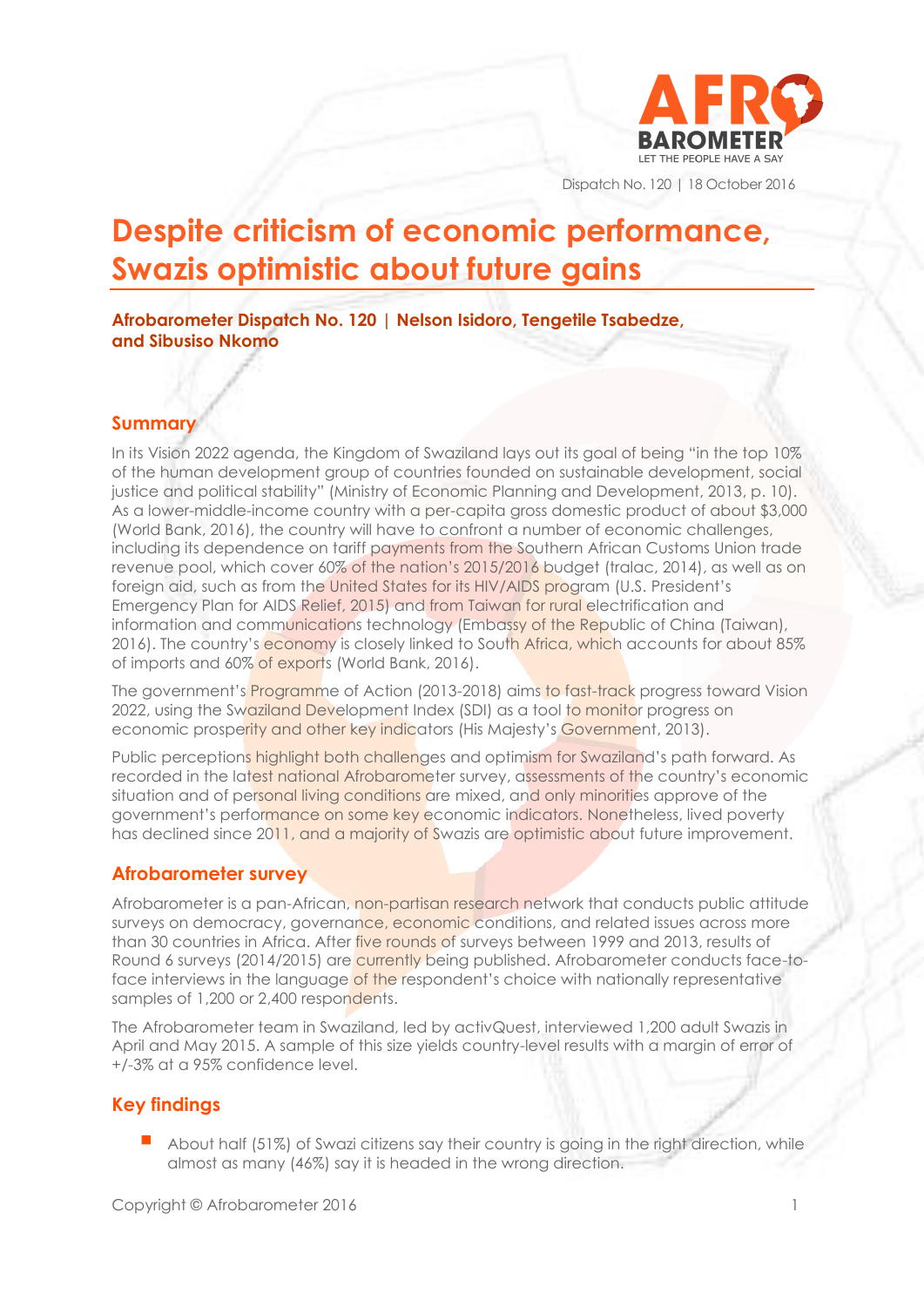

- Almost four in 10 Swazis (37%) describe their personal living conditions as "fairly good" or "very good," while an equal proportion say they live in "fairly bad" or "very bad" conditions. One-fourth (26%) say their living conditions are "neither good nor bad."
- Since the previous survey round (2011/2013), "lived poverty" has declined more sharply in Swaziland than in other countries in Southern Africa. Still, about half of Swazis went without enough food (51%) and without enough clean water (47%) at least once during the past year.
- Almost half (48%) of Swazis describe the country's economic condition as "fairly bad" or "very bad," and another 17% say it is "neither good nor bad." Only one-third (34%) say the economy is in "fairly" or "very" good shape.
- Views are split on whether the country's economic condition has improved compared to 12 months before the survey: 29% say it is "better" or "much better," 33% say it is "worse" or "much worse," and 36% say it has stayed the same.
- A majority of Swazis are optimistic about the future: 56% say the country's economic condition will be "better" or "much better" in 12 months' time, while only 19% believe it will be "worse" or "much worse."
- Half (51%) of Swazis say the government has managed the economy "fairly well" or "very well." But public approval is lower on specific aspects of economic management, including improving living standards of the poor (32%), keeping prices down (24%), creating jobs (24%), and narrowing income gaps (22%).

## **Overall direction of the country**

Swazis are almost evenly split in their views on the country's overall direction: About half (51%) say the country is going in the right direction, while almost as many (46%) say it is headed in the wrong direction (Figure 1).



## **Figure 1: Overall direction of the country** | Swaziland | 2015

**Respondents were asked:** *Some people might think the country is going in the wrong direction. Others may feel it is going in the right direction. So let me ask YOU about the overall direction of the country: Would you say that the country is going in the wrong direction or going in the right direction?*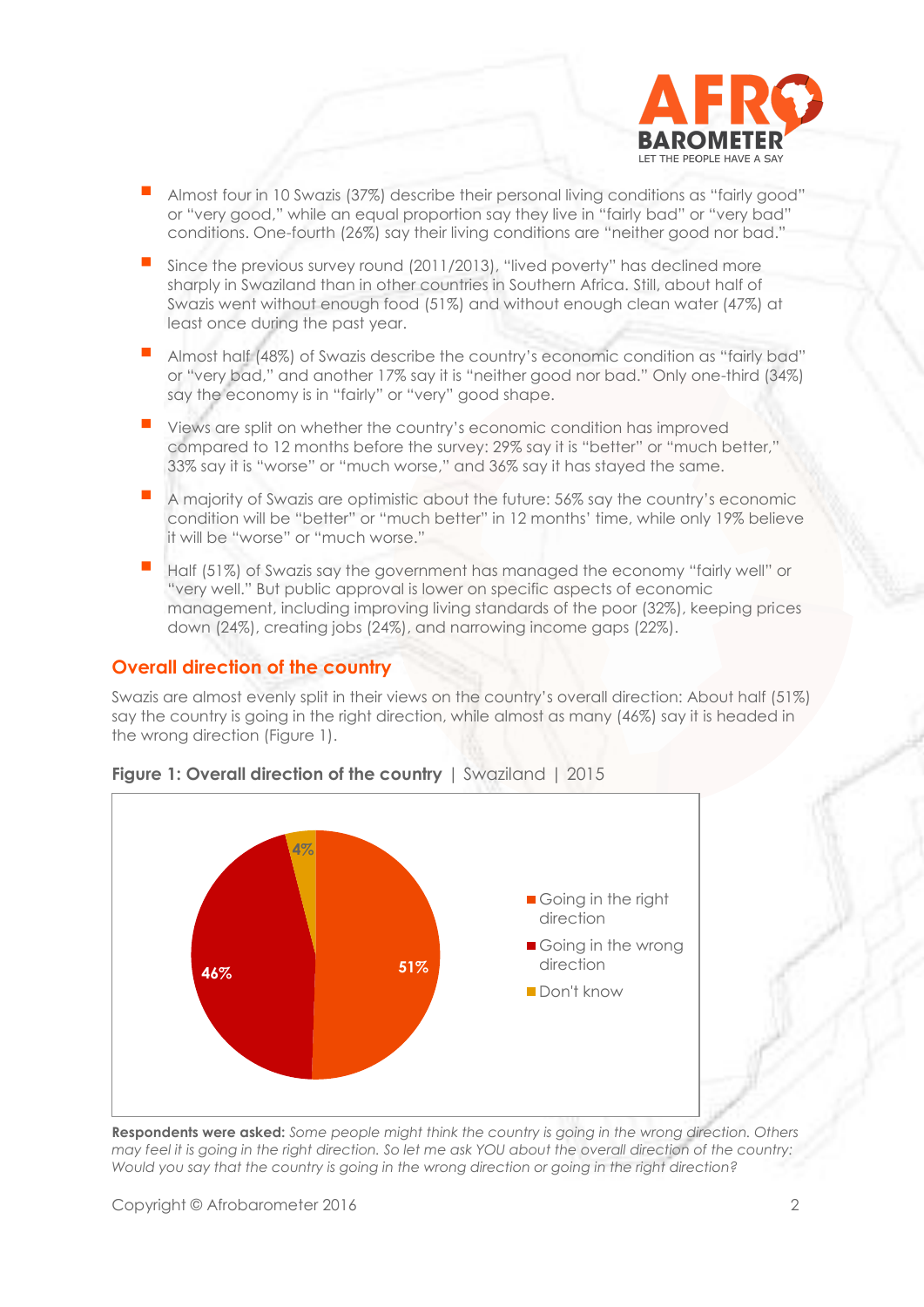

## **Personal living conditions, lived poverty, and perceptions of the economy**

## *Personal living conditions*

Almost four in 10 Swazis (37%) describe their personal living conditions as "fairly good" or "very good," while an equal proportion say they live in "fairly bad" or "very bad" conditions (Figure 2). One-fourth (26%) say their living conditions are "neither good nor bad."

Urban residents are more likely than rural dwellers to see their living conditions as good, 51%

**To further explore this data, please visit Afrobarometer's online data analysis facility at www.afrobarometer.org/online-data-analysis.**

vs. 34%. Disaggregation by gender showed no difference in perceptions.

When comparing their living conditions with those of other Swazis, one-third (32%) of respondents say they are living in "better" or "much better" conditions, while 26% describe their living conditions as "worse" or "much

worse" and 41% say they are the same. Younger Swazis are more likely to see themselves as living in better conditions than their compatriots (38% of 18- to 29-year-olds vs. 29% of 30- to 49-year-olds and 23% of those aged 50 and older) (Figure 3).



**Figure 2: Personal living conditions | urban vs. rural residence** | Swaziland | 2015

**Respondents were asked:** *In general, how would you describe: Your present living conditions?*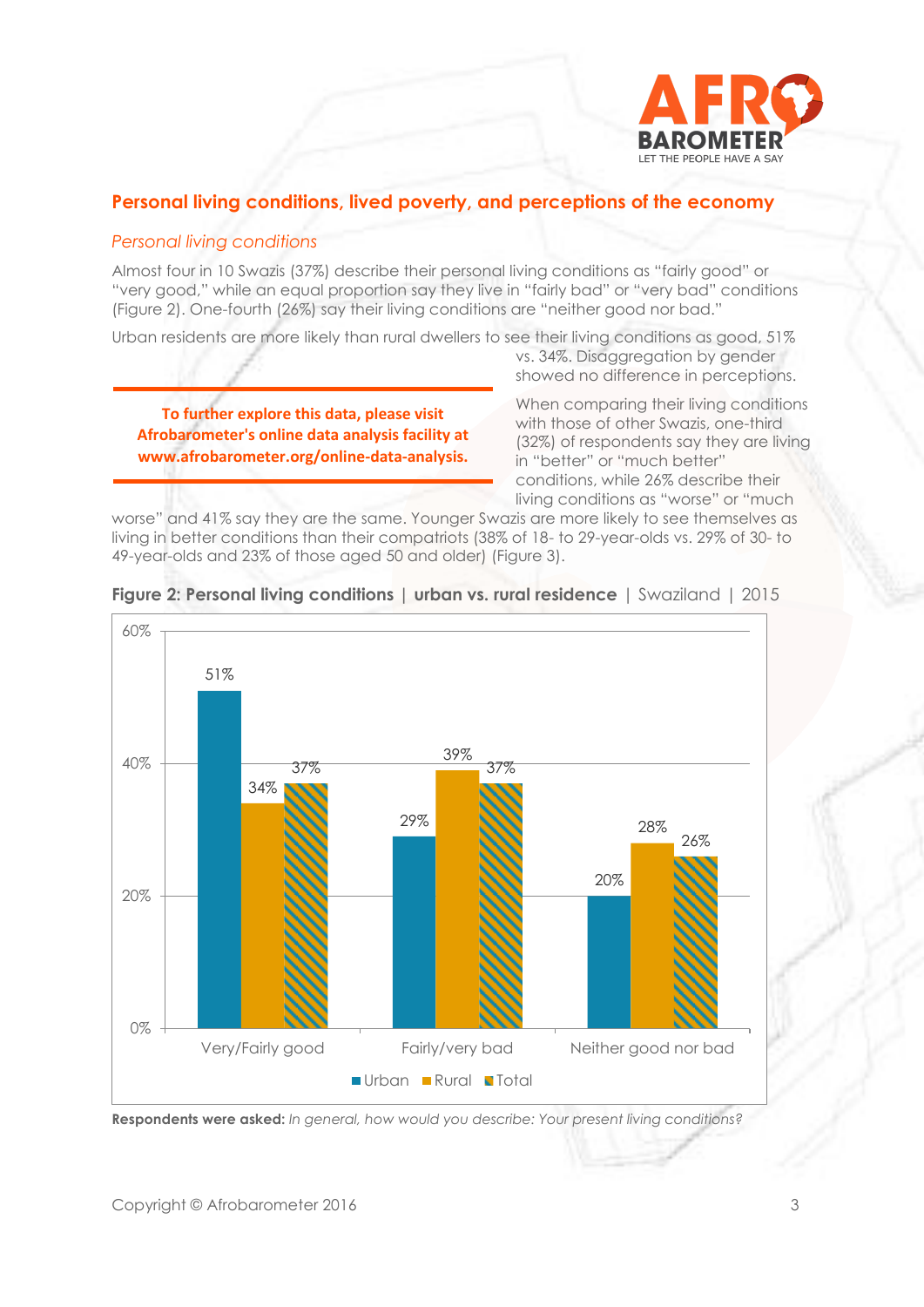





**Respondents were asked**: *In general, how do you rate your living conditions compared to those of other Swazis?* 

## *Lived poverty*

Afrobarometer assesses how the prevalence of "lived poverty" by asking respondents how often, over the previous year, they or their family members went without five basic necessities of life (enough food, enough clean water, needed medicine or medical care, enough cooking fuel, and a cash income). In Swaziland, lived poverty has declined but remains a formidable challenge.

For the first time, new evidence from the past decade of economic growth shows broadbased reductions in poverty in Africa (Mattes, Dulani and Gyimah-Boadi, 2016), Swaziland included. Through measuring lived poverty (an index that measures the frequency over the course of a year, with which people experience shortages of basic necessities – food, clean water, medical care, cooking fuel and cash income).

About half of Swazis say they went without enough food (51%) and without enough water (47%) at least once during the previous year. One-third experienced shortages of medical care (33%) and cooking fuel (30%) at least once, and two-thirds (68%) went without a cash income (68%) (Figure 4).

When responses to these questions are combined in Afrobarometer's Lived Poverty Index (LPI), Swaziland has the fourth-lowest level of lived poverty among 11 countries in Southern Africa surveyed in 2014/2015 (Figure 5). Moreover, since the last Afrobarometer survey round (2011/2013), lived poverty has declined more sharply in Swaziland than in any of the other 10 Southern African countries, by -0.35 points compared to a regional average decline of -0.11 points (Figure 6). (For more on lived poverty in Swaziland and other African countries, see Mattes, Dulani, & Gyimah-Boadi, 2016.)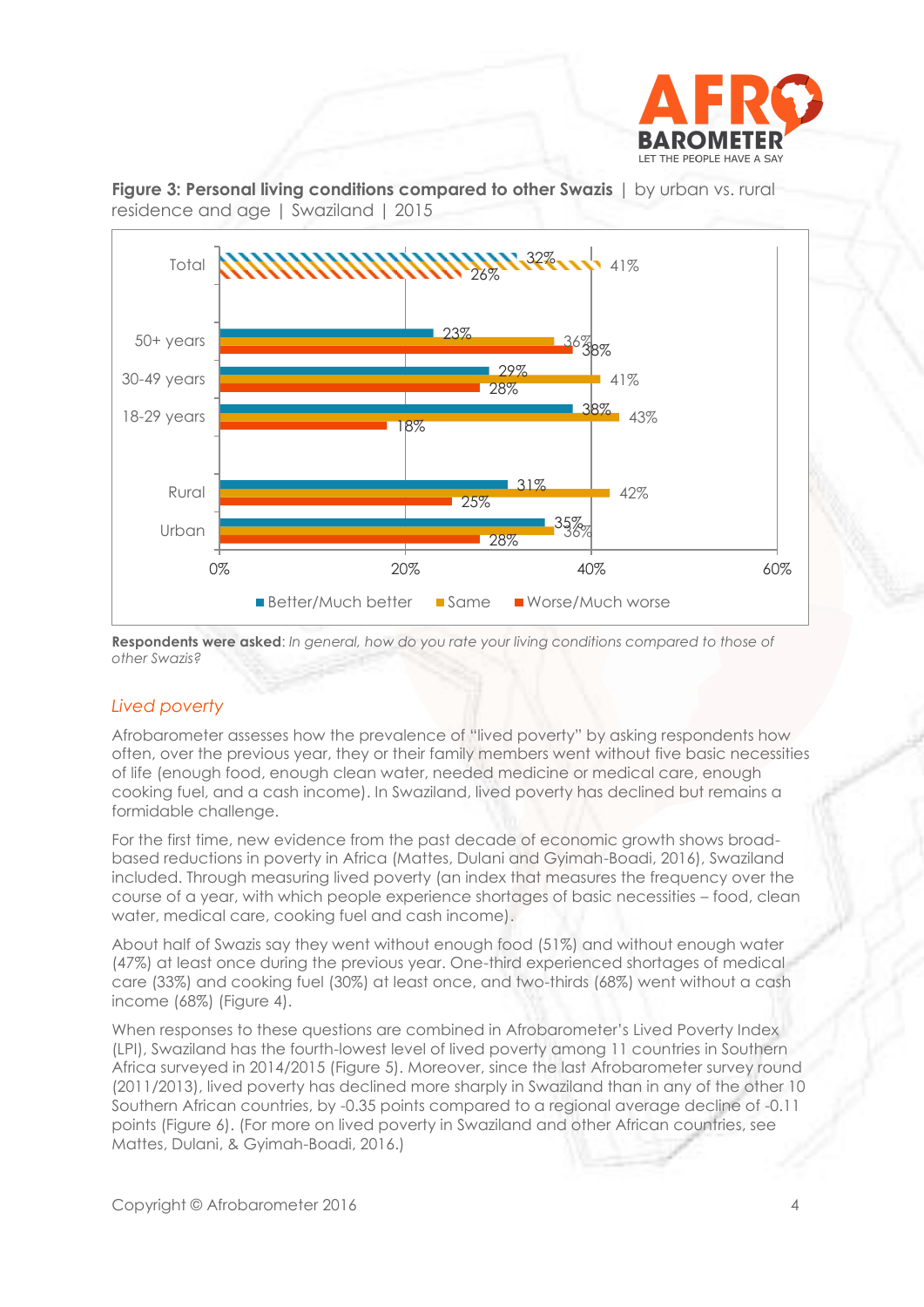



**Figure 4: Lived poverty** | Swaziland | 2015

**Respondents were asked:** *Over the past year, how often, if ever, have you or anyone in your family: Gone without enough food to eat? Gone without enough clean water for home use? Gone without medicines or medical treatment? Gone without enough fuel to cook your food? Gone without a cash income?*

*(% who say "just once or twice, "several times," "many times," or "always")*



**Figure 5: Average lived poverty** | 11 Southern African countries | 2014/2015

*Lived Poverty Index scores range along a five-point scale from 0 (no shortage of any basic necessities) to 4 (constant absence of all basic necessities).*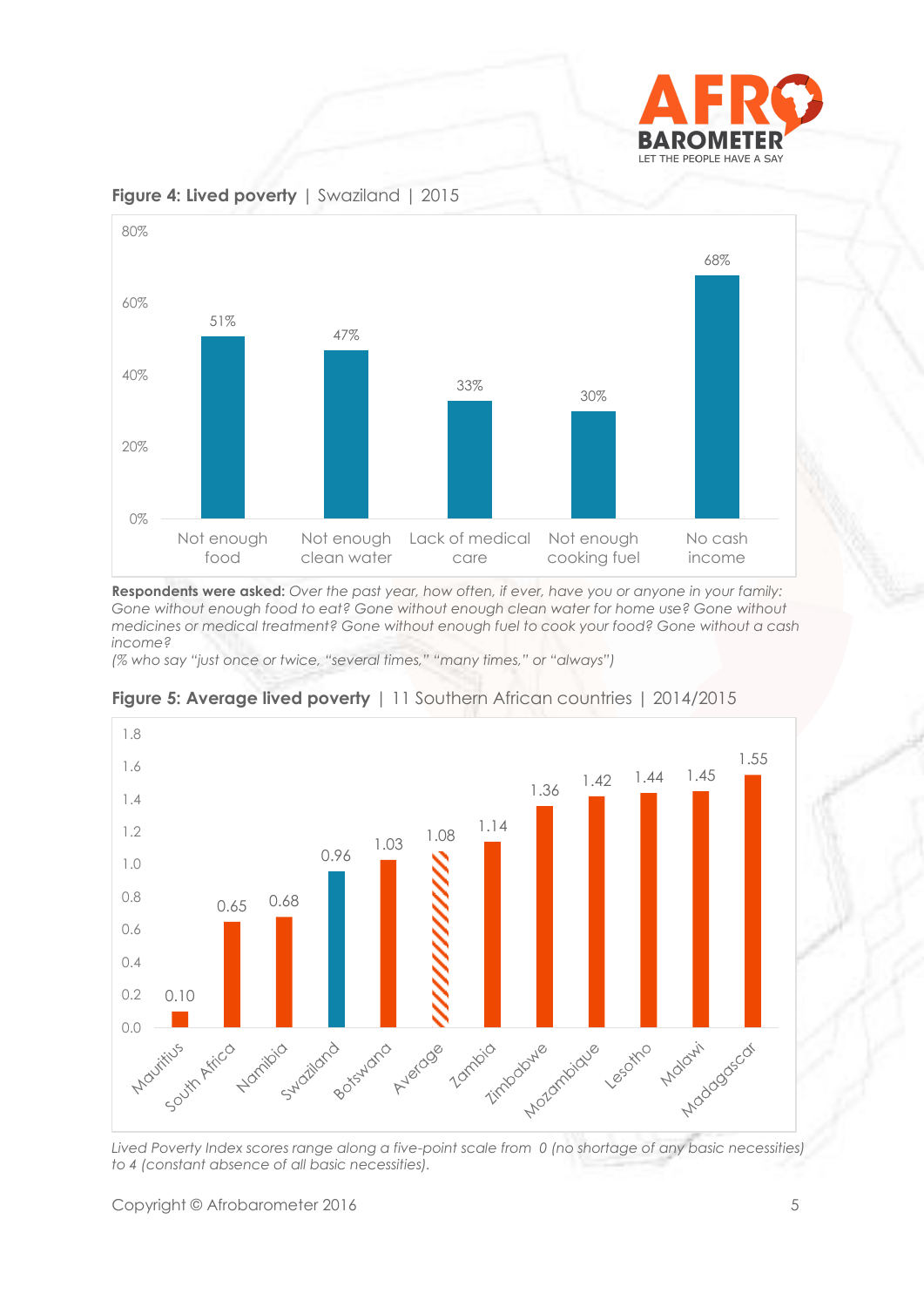





*Figure shows the difference, on a five-point scale, between LPI scores in Round 5 (2011/2013) and Round 6 (2014/2015) surveys. Positive numbers indicate an increase in lived poverty; negative numbers indicate a decrease.* 

## *Perceptions of the economy*

About half (48%) of Swazis describe the country's overall economic condition as "fairly bad" or "very bad," while one-third (34%) say it is "fairly good" or "very good" (Figure 7). These perceptions are similar regardless of respondents' sex, age, or urban vs. rural location.

One-third (33%) of Swazis say the country's economic condition has gotten "worse" or "much worse" compared to 12 months earlier, while 29% say it is now "better" or "much better." Looking ahead, a majority of Swazis express optimism: 56% expect the economy to be "better" or "much better" in 12 months' time (Figure 8).



**Figure 7: Country's economic condition** | Swaziland | 2015

**Respondents were asked:** *In general, how would you describe the present economic condition of this country?*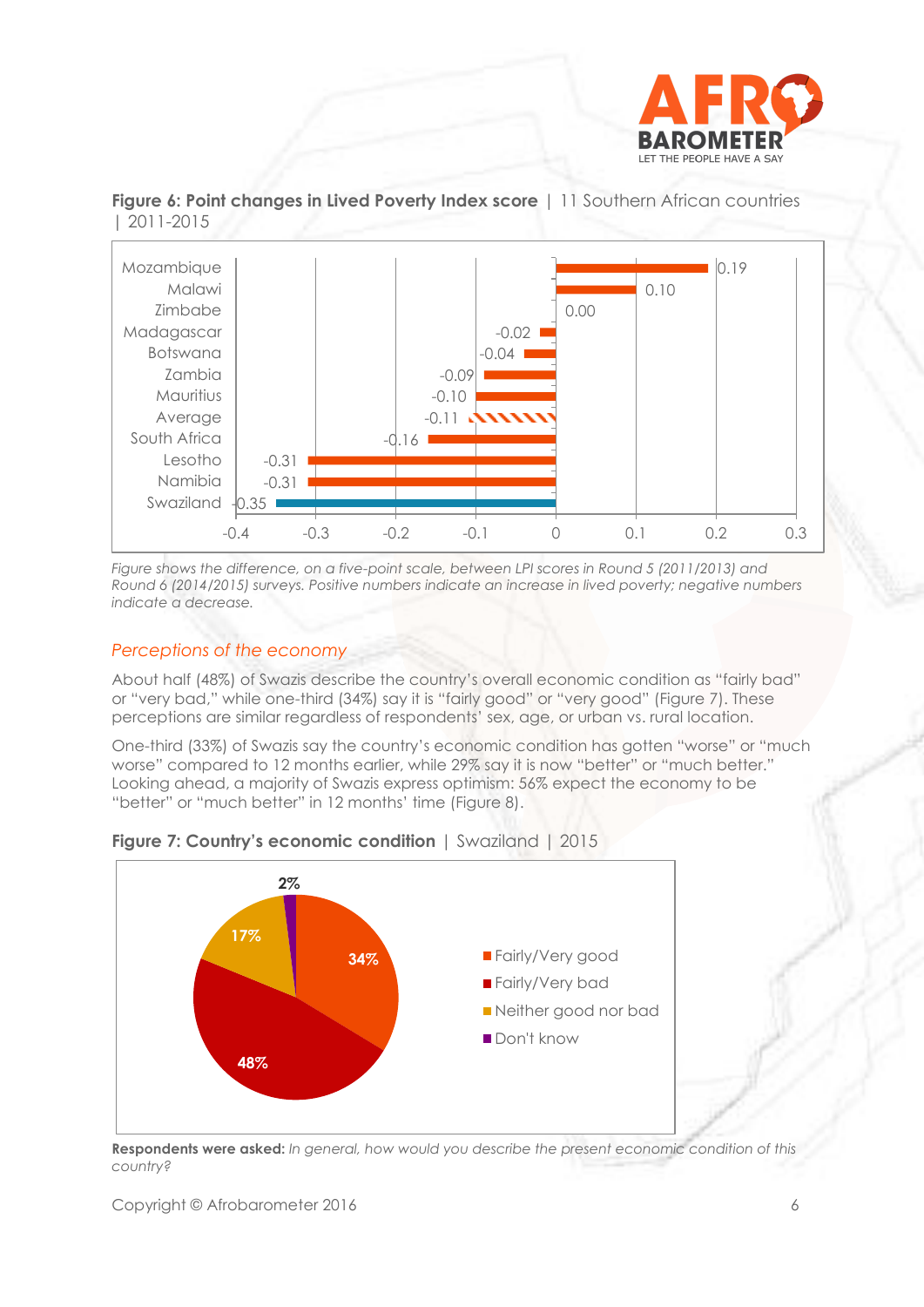



**Figure 8: Country's economic condition: Looking back and ahead** | Swaziland | 2015

#### **Respondents were asked:**

- *1. Looking back, how do you rate economic conditions in this country compared to 12 months ago?*
- *2. Looking ahead, do you expect economic conditions in this country to be better or worse in 12 months' time?*

### **Government handling of the economy**

Half (51%) of Swazis praise the government's overall management of the economy as "fairly good" or "very good," but on specific aspects of economic management, public approval is lower. One one-third (32%) approve of the government's performance on improving living standards of the poor, and fewer than one-fourth praise the government's efforts on keeping prices down (24%), creating jobs (24%), and narrowing income gaps (22%) (Figure 9).





**Respondents were asked:** *How well or badly would you say the current government is handling the following matters, or haven't you heard enough to say? (% who say "fairly well" or "very well")*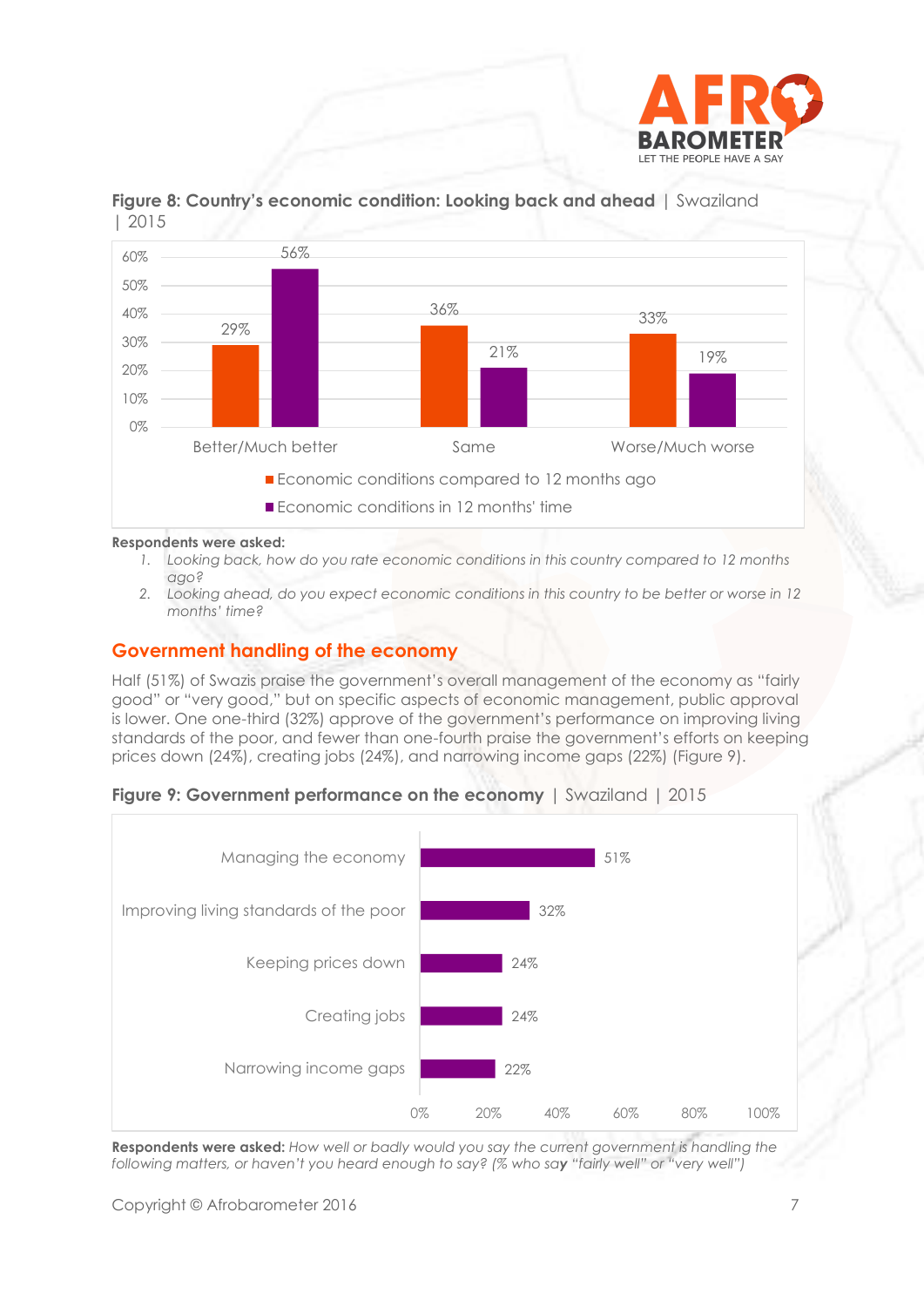

## **References**

- Embassy of the Republic of China (Taiwan) in the Kingdom of Swaziland. (2016). Taiwan doles out three projects to Swazi government. Available a[t http://www.roc](http://www.roc-taiwan.org/sz_en/post/2258.html.%20Accessed%2030%20August%202016)[taiwan.org/sz\\_en/post/2258.html. Accessed 30 August 2016.](http://www.roc-taiwan.org/sz_en/post/2258.html.%20Accessed%2030%20August%202016)
- His Majesty's Government. (2013). Programme of action 2013-2018: Development unusual: The route to the first world kingdom. Available at [http://suedafrika.ahk.de/fileadmin/ahk\\_suedafrika/SADC\\_Info/Swaziland\\_Government\\_Pro](http://suedafrika.ahk.de/fileadmin/ahk_suedafrika/SADC_Info/Swaziland_Government_Programme_of_Action_for_the_Year_2014-2018.pdf) [gramme\\_of\\_Action\\_for\\_the\\_Year\\_2014-2018.pdf.](http://suedafrika.ahk.de/fileadmin/ahk_suedafrika/SADC_Info/Swaziland_Government_Programme_of_Action_for_the_Year_2014-2018.pdf) Accessed 17 October 2016.
- Mattes R., Dulani B., & Gyimah-Boadi, E. (2016). Africa's growth dividend? Lived poverty drops across much of the continent. Afrobarometer Policy Paper No. 29. Available at [http://afrobarometer.org/publications/pp29-africas-growth-dividend-lived-poverty-drops](http://afrobarometer.org/publications/pp29-africas-growth-dividend-lived-poverty-drops-across-the-continent)[across-the-continent.](http://afrobarometer.org/publications/pp29-africas-growth-dividend-lived-poverty-drops-across-the-continent)
- Ministry of Economic Planning and Development. (2013). Swaziland: A framework for national development strategy review. Poverty Reduction and Monitoring & Evaluation Division. Available a[t http://www.unesco.org/education/edurights/media/docs/](http://www.unesco.org/education/edurights/media/docs/%2089d0c3b94d790baba259ea8376401feb4b3e0d4f.pdf.%20Accessed%2017%20October%202016)  [89d0c3b94d790baba259ea8376401feb4b3e0d4f.pdf. Accessed 17 October 2016.](http://www.unesco.org/education/edurights/media/docs/%2089d0c3b94d790baba259ea8376401feb4b3e0d4f.pdf.%20Accessed%2017%20October%202016)
- President's Emergency Plan for AIDS Relief (PEPFAR). (2015). Partnering to achieve epidemic control in Swaziland. Available at [http://www.pepfar.gov/countries/swaziland/.](http://www.pepfar.gov/countries/swaziland/) Accessed 30 August 2016.
- Tralac. (2014). Swaziland in SACU funds shocker. Available at <https://www.tralac.org/news/article/6521-swaziland-in-sacu-funds-shocker.html> . Accessed 30 August 2016.
- World Bank. (2016). Swaziland country overview. Available at [http://www.worldbank.org/en/country/swaziland/overview.](http://www.worldbank.org/en/country/swaziland/overview) Accessed 21 September 2016.